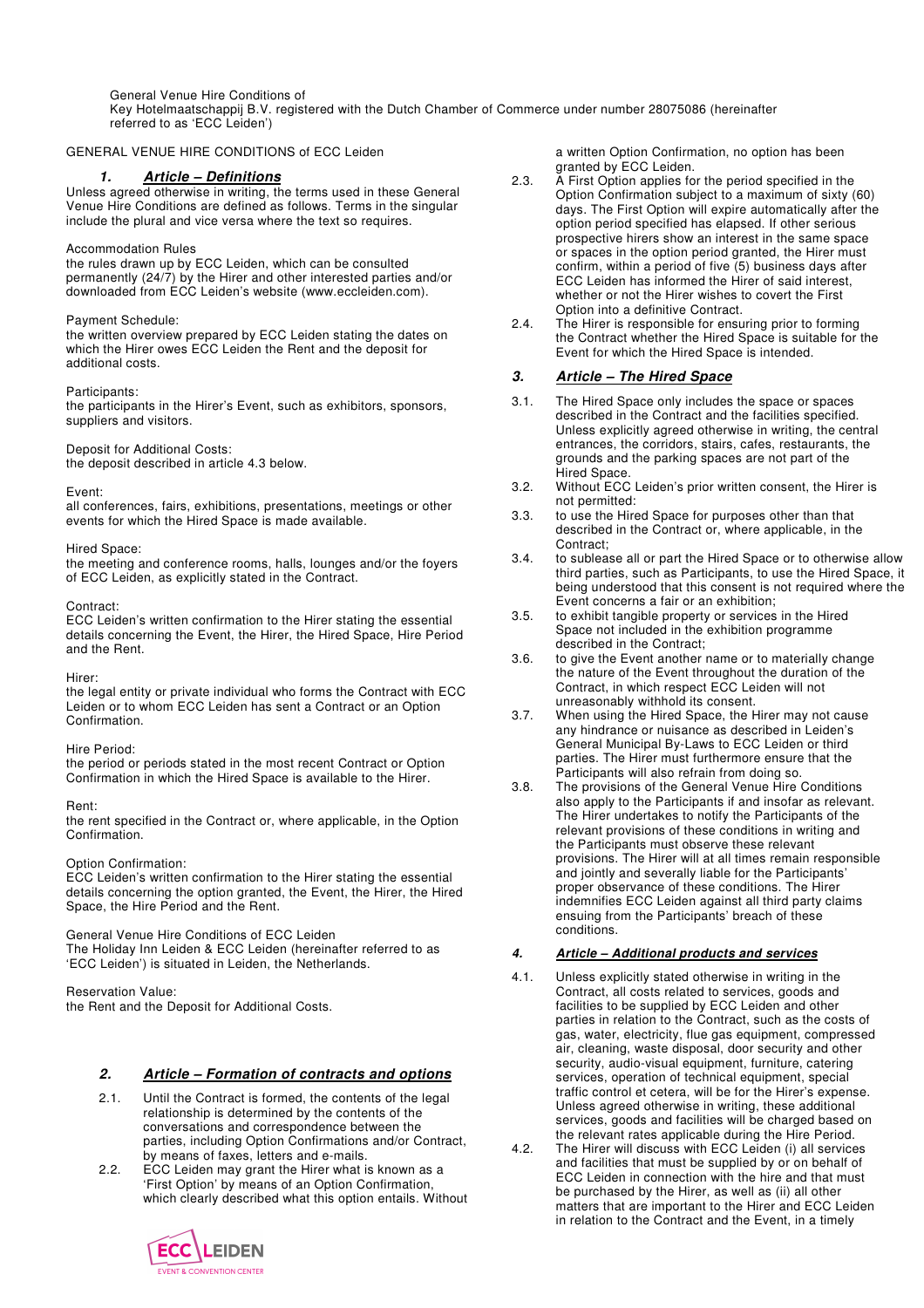fashion and in any case no later than three (3) calendar months prior to the Hire Period. If the Hirer fails to do so, the Hirer will forfeit its right to hold it against ECC Leiden that it has failed to satisfy the Hirer's wishes, or that it has made insufficient effort to that end. The Hirer understands and agrees that additional terms of delivery might apply to the supply of a variety of products and services, such as catering and making ECC Leiden's ICT network available.

4.3. The Hirer will owe ECC Leiden a Deposit for Additional Costs for the additional facilities and services meant in this article. ECC Leiden will determine the deposit amount based on a percentage of the Rent established by ECC Leiden, or based on an estimate made by ECC Leiden of the costs involved.

# **5. Article – Payment conditions**

- 5.1. The Hirer will pay the Rent and the Deposit for Additional Costs (as described in article 4.3 above) no later than on the dates specified in the Payment Schedule and in the absence of a Payment Schedule, no later than within twenty-one (21) days after the invoice date. Any and all reliance by the Hirer on discounts, suspension or set off is excluded. If any payment period is exceeded, ECC Leiden will be entitled to charge the Hirer statutory commercial interest pursuant to article 119a of Book 6 of the Dutch Civil Code from the due date within the meaning of the General Venue Hire Conditions of ECC Leiden.
- 5.2. The Hirer consents to ECC Leiden charging the Hirer turnover tax (VAT) on the Rent and the additional costs, as well as any cancellation charges where applicable, with due observance of the applicable regulations. The Hirer will pay this turnover tax (VAT) to ECC Leiden.
- 5.3. The deposit amount, within the meaning of article 4.3 above, will be settled as soon as possible after the end of the Hire Period. ECC Leiden will deduct all that the Hirer still owes ECC Leiden under or in connection with the Contract from this deposit amount, in which respect ECC Leiden will refund any balance to the Hirer within fourteen (14) days following the final settlement, provided that it has been established that the Hirer has fulfilled all its obligations in respect of ECC Leiden. If the amount payable by the Hirer to ECC Leiden exceeds the deposit amount paid by the Hirer, ECC Leiden will issue an additional invoice for the difference to the Hirer as soon as possible. The Hirer must pay said additional invoice to ECC Leiden by the due date.

## **6. Article – Setup and vacation**

- 6.1. The setup, the use and the vacation of the Hired Space must take place in consultation with ECC Leiden and with due observance of the Accommodation Rules. The Hirer must ensure that the Participants also strictly observe the provisions of the Accommodation Rules. ECC Leiden is at all times entitled to impose further binding requirements concerning the use and the vacation of the Hired Space if that is deemed advisable by the Fire Brigade, the Police Department or ECC Leiden in the interest of public order and/or safety and/or in connection with laws and regulations.
- 6.2. Without ECC Leiden's explicit written consent, no changes may be made to the Hired Space and other spaces and grounds, which means, among other things, that nothing may be stuck, hacked, broken, drilled, nailed and/or painted in, on or to the floors, walls, glass partitions, ceilings, columns and stairs of the Hired Space. ECC Leiden will at all times be entitled, without any formality and/or judicial intervention, to restore everything added, damaged, removed or changed in breach of the provisions of the Contract to its original condition at the Hirer's expense.
- 6.3. Unless explicitly agreed otherwise in writing between ECC Leiden and the Hirer, the work to be carried out in the Hired Space with regard to the temporary connections to ECC Leiden's infrastructure for electricity, water, water discharge, gas, flue gas discharge, the central antenna system, telephone and other means of data communication, as well as with regard to pre-rigging and rigging (hanging up guy wires

and installing suspension points) may only be carried out by the installer or installers to be designated by ECC Leiden; the cost related to said work will be borne by the Hirer and/or the Participants.

- 6.4. The Hirer accepts the Hired Space in the condition in which the Hired Space is in upon commencement of the Hire Period. Any defects observed at the end of the Hire Period will be deemed to have arisen during the Hire Period, unless the Hirer notified ECC Leiden in writing of said defects upon commencement of the Hire Period, or is able to prove that said defects existed prior to the Hire Period, or that the damage is the consequence of normal wear and tear.
- 6.5. At the time at which the Hire Period specified in the Contract ends, the Hirer must deliver the Hired Space entirely vacant and clean in the condition in which it was made available, having removed all changes the Hirer may have made to the Hired Space. If the delivery does not take place at the time referred to above or if the delivery does not take place to its satisfaction, ECC Leiden may take the necessary measures at the Hirer's expense. If the Hired Space is not delivered on time and/or in a clean state, the Hirer will compensate ECC Leiden for all related loss or damage and costs. Unless explicitly agreed otherwise in the Contract or the confirmation, the Hirer cannot under any circumstances rely on tacit verbal hire or continuation of the hire.
- 6.6. ECC Leiden is entitled to remedy all damage caused for whatever reason to Hired Space and in, to or on the other space or spaces and grounds made available in that respect at the Hirer's expense, unless said damage was caused by ECC Leiden and/or its staff or as a result of normal wear and tear.

### **7. Article – Rules concerning public order**

- 7.1. The Hirer will strictly comply with all regulations, statutory and other provisions prescribed by local and international competent authorities, including the Province of Zuid-Holland, the Municipality of Leiden, the Fire Brigade, the Environmental Agency, the Netherlands Food and Consumer Product Safety Authority, the Dutch performance rights organisation Buma/Stemra and the foundation for the exploitation of neighbouring rights SENA in relation to the Event, the hire, the Hired Space and/or the Hire Period. The Hirer will consult ECC Leiden about its intended layout of the Hired Space no later than three (3) full months prior to the commencement of the Hire Period to ensure that any changes that may need to be made in connection with, for example, fire and/or other regulations and/or the functioning of the Hired Space can be made on time.
- 7.2. Surveillance and security of and inside the Hired Space must be conducted in close consultation with ECC Leiden and with due observance of the reasonable guidelines drafted by ECC Leiden with regard to the security profile. 'Surveillance' is also understood to include the surveillance of the entrance or entrances to the Hired Space during the Hire Period. The Hirer will strictly observe ECC Leiden's conditions and instructions in this respect.
- 7.3. In close consultation with the Hirer, ECC Leiden will arrange for first aid services at larger Events during the Hire Period.
- 7.4. The Hirer will ensure that the Hired Space and the other space or spaces and grounds also made available in connection with the Event look well cared for during the Hire Period.
- 7.5. With the exception of advertising on stands at exhibitions, the attachment of advertising in, to, on and/or around the Hired Space (including the public and other spaces and grounds within the meaning of article 3.1 above) must take place in consultation with and with written approval from ECC Leiden on the conditions imposed by ECC Leiden.
- 7.6. The Hirer accepts any equipment forming part of the Hired Space in the condition in which it is upon commencement of the Hire Period. The Hirer must use the equipment carefully and in accordance with the purpose for which it is intended and must return it in the

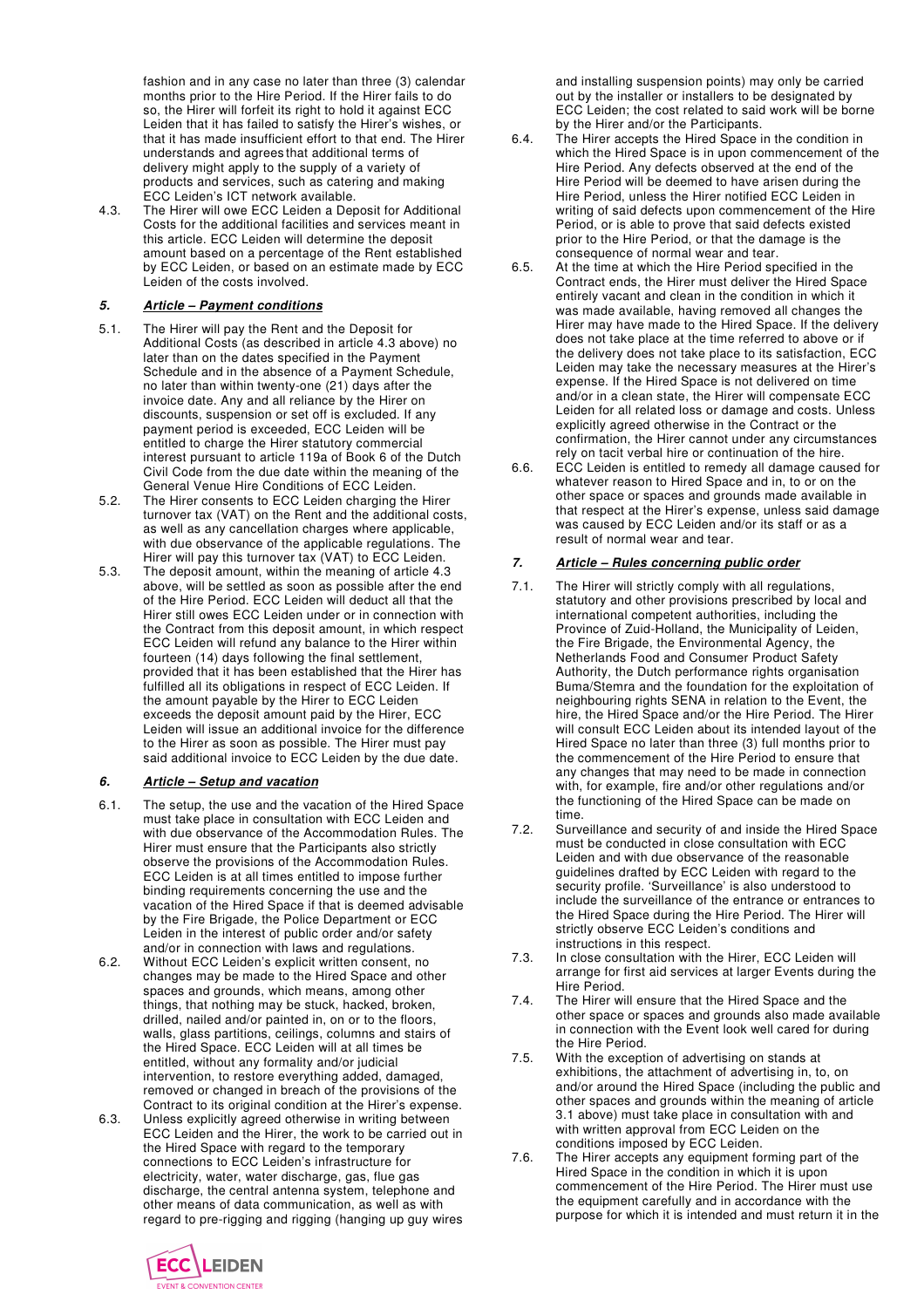same condition, in accordance with the General Venue Hire Conditions of ECC Leiden, at the end of the Hire Period in which it was upon commencement of the Hire Period. ECC Leiden is not under any obligation to compensate any loss or damage resulting from renting or using the equipment, unless said loss or damage is the result of an intentional act or wilful recklessness on the part of ECC Leiden. Any loss or damage to be compensated will in all cases be limited to fixing or replacing equipment, or compensation of the costs for which ECC Leiden is insured up to the maximum amount for which ECC Leiden is insured in this respect.

- 7.7. The Hirer will ensure that no highly flammable or explosive substances, gasses or other dangerous substances (including chemical pesticides and insecticides), malodorous substances, or radioactive sources are present in the Hired Space during the Hire Period, unless ECC Leiden has granted its explicit written consent in this respect. The Hirer will furthermore ensure that products and services presented during the Event and present in the Hired Space are reliable and that they at all times satisfy the applicable statutory and other requirements and regulations and do not infringe the rights of third parties.
- 7.8. If the Hirer and/or the Participants use open, flowing, spraying and/or atomizing liquids (for example via air conditioning systems, fountains, high-pressure cleaners, saunas, whirlpools, etc.) in the Hired Space, the Hirer and/or these Participants must notify ECC Leiden of this in ample time in writing and must, in consultation with ECC Leiden, strictly observe or ensure strict observance of all safety regulations. Without ECC Leiden's explicit written consent, it is forbidden to use these liquids for the applications described in this article.
- 7.9. Smoking is not permitted inside ECC Leiden. Any fines imposed in connection with the violation of Dutch laws and regulations on this matter will be for the Hirer's expense.

## **8. Article – Liability**

- 8.1. With the exception of intentional acts or wilful recklessness on the part of ECC Leiden, ECC Leiden is not liable for any loss or damage resulting from the failure to fulfil any provision of the Contract or the failure to do so on time and properly.
- 8.2. ECC Leiden is not liable for the consequences of defects that it was not aware of or could not have been aware of upon formation of the Contract.
- 8.3. The Hirer, staff hired by or on behalf of the Hirer, the Participants and other users of the Hired Space, as well as all tangible property of the Hirer, Participants and other users will be present in the Hired Space at the Hirer's own risk or at the risk of these parties. ECC Leiden is not under any obligation to insure these risks. The Hirer must take out adequate liability insurance, fire insurance and theft insurance. At ECC Leiden's request, the Hirer will provide a certificate from its insurance company or companies or insurance broker or brokers showing that the Hirer is properly insured during the Hire Period and that the relevant premiums have been paid, no later than thirty (30) days prior to the commencement of the Hire Period. The Hirer fully indemnifies ECC Leiden against all actions and claims – however named and in the broadest sense – of staff hired, Participants, other users, et cetera, relating to the Hirer's use of the Hired Space.
- 8.4. ECC Leiden is not liable for any loss of profits suffered by the Hirer or Participants or any loss or damage resulting from the activities of other hirers or from hindrance in the use of the Hired Space caused by third parties.
- 8.5. The Hirer, not ECC Leiden, is liable for damage caused to tangible property and/or persons in the Hired Space and/or on the grounds belonging to the Hired Space.
- 8.6. If, despite the foregoing, ECC Leiden is liable for loss or damage in any case whatsoever, ECC Leiden only accepts liability insofar as said liability is covered by its insurance, up to the amount paid by the insurance.

8.7. If the insurance does not pay in a specific case, ECC Leiden is not under any circumstances liable for an amount that exceeds an amount equal to the Rent paid for the Hired Space.

# **9. Article – Indemnity**

- 9.1. The Hirer warrants in respect of ECC Leiden that it will obtain all necessary licences or permits and exemptions to have the Event take place in the Hired Space, including licences or permits granted by the Municipality, and that it will strictly observe any and all instructions related thereto. The refusal or withdrawal of such licences, permits or exemptions will not entitle the Hirer to cancel the Contract free of charge or to assert any other claim in respect of ECC Leiden. If and when requested by ECC Leiden, the Hirer will provide copies of the aforementioned permits and licences to ECC Leiden.
- 9.2. The Hirer indemnifies ECC Leiden against all claims that third parties might assert in respect of ECC Leiden relating to acts or omissions on the part of the Hirer and/or the Participants and/or persons for whom the Hirer is liable or who are present in the Hired Space on behalf of the Hirer and/or the Event.
- 9.3. In the Netherlands, it is prohibited to employ aliens who are not in possession of a permit as laid down in the Dutch Act on the Employment of Foreign Nationals (Wet arbeid vreemdelingen). The Hirer will strictly observe the statutory regulations and will, with reference to article 3.4 above, furthermore impose strict observance of the Dutch Act of the Employment of Foreign Nationals on the Participants. The Hirer explicitly acknowledges that ECC Leiden is not responsible or liable for compliance with the Dutch Act on the Employment of Foreign Nationals in respect of staff hired by or on behalf of the Hirer, the Participants and/or third parties and indemnifies ECC Leiden against fines and/or actions imposed on or instituted against ECC Leiden under the Dutch Act on the Employment of Foreign Nationals, regardless of whether these fines and/or actions are justifiable.

# **10. Article – Catering and restaurants**

- 10.1. Unless explicitly agreed otherwise in writing, the catering in the Hired Space is reserved exclusively for ECC Leiden.
- 10.2. The Hirer and the Participants are not allowed to sell refreshments and/or stimulants or to provide them free of charge (for example through sampling), unless this takes place in connection an exemption explicitly granted in writing by or on behalf of ECC Leiden on conditions to be further determined in connection with the licences for use as a catering establishment or food safety regulations in force in the Netherlands. Consequently, supplying food and/or beverages to the Hirer, Participants or other third parties or their staff (including supplying food and/or beverages to the stands at exhibitions) is reserved for ECC Leiden.

## **11. Article – Additional provisions**

- 11.1. Unless explicitly agreed otherwise in writing, the Hirer must at all times grant the staff and authorised representatives of ECC Leiden access to the Hired Space where this is necessary in connection with the performance of their work.
- 11.2. The Hirer and ECC Leiden will observe confidentiality with regard to the information in the Contract and the information that becomes available in the performance of the Contract, of which one party has notified the other party of its confidential nature or of which the other party must reasonably understand that the information in question is confidential, unless and insofar as:
	- I. disclosure is required under the Contract, the law or by a court;
- II. disclosure is required by a supervisory authority or government body;
- III. the other party has granted its written consent for disclosure;

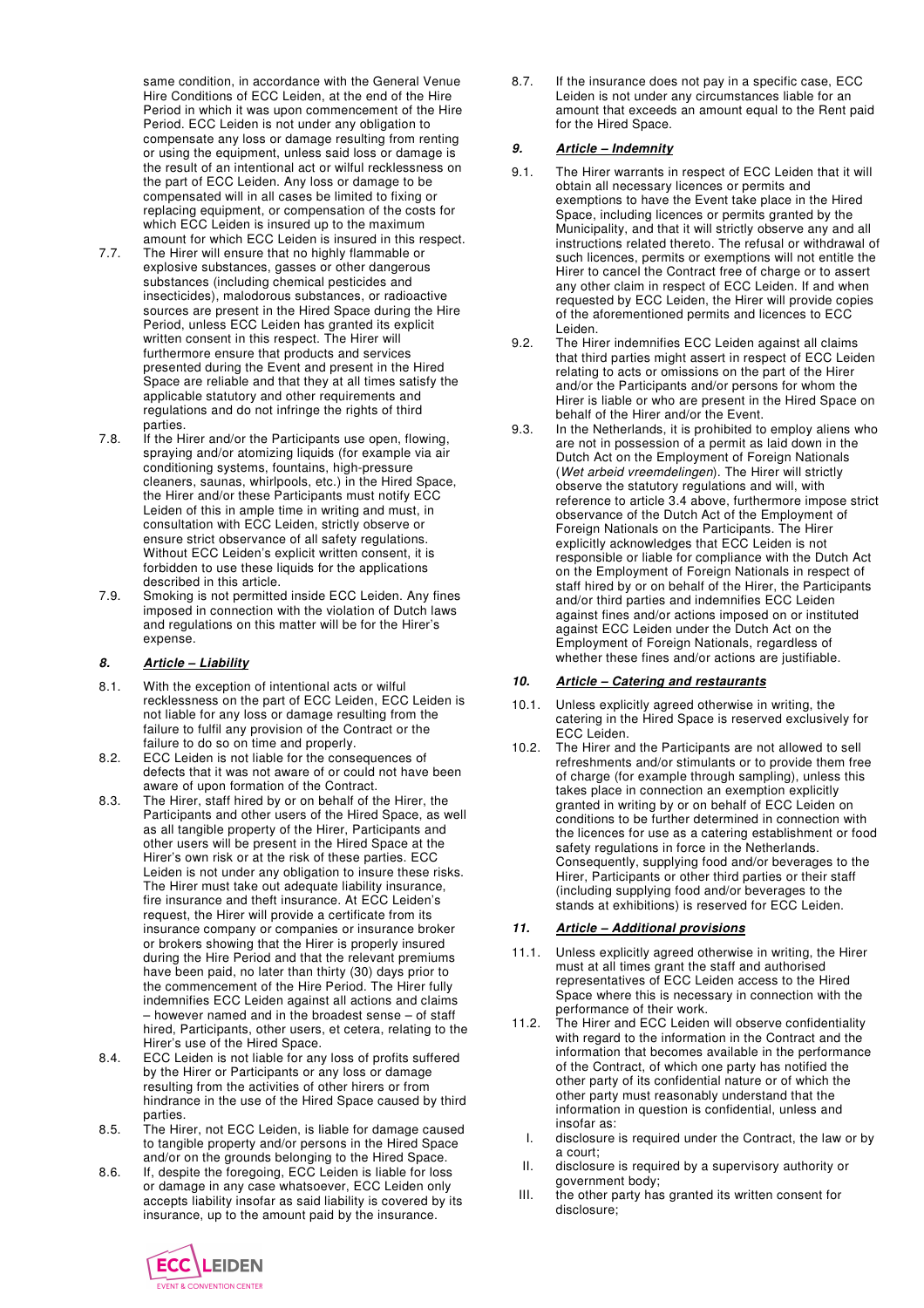- IV. the information has come into the public domain without this being attributable to the other party;
- V. disclosure is necessary to obtain advice from a professional adviser. In the event of disclosure of information in the cases mentioned above, the disclosing party will consult the other party about the contents, form and timing of the intended disclosure.
- 11.3. The commercial operation of the cloakrooms and toilets in the Hired Space is reserved for ECC Leiden and/or third parties engaged by ECC Leiden.
- 11.4. The Hirer may not give staff employed by ECC Leiden or hired by ECC Leiden any tips, payments or gifts.
- 11.5. The Hirer agrees to the Event being included in ECC Leiden's publications on fairs and/or conference activities.
- 11.6. Without ECC Leiden's explicit written consent, the Hirer may not use another name and/or a figurative mark of ECC Leiden in its publications.
- 11.7. ECC Leiden is entitled to take photographs during the Event and to use them for online and offline publicity.

### **12. Article – Cancellation by the Hirer**

- 12.1. The Hirer may cancel the Contract effective immediately:
- 12.2. in the event of bankruptcy, a suspension of payments or other inability of ECC Leiden to fulfil its financial or other obligations;
- 12.3. in the event that ECC Leiden after having been held in default in writing (insofar as this is reasonably feasible in relation to the Event) - fails to fulfil its material obligations under the Contract.
- 12.4. In the event of cancellation by the Hirer on the grounds of one of the reasons specified in article 12.1 above, the Hirer will not owe ECC Leiden any Rent or Deposit for Additional Costs.
- 12.5. In the event that the Hirer cancels the hire of one or more meeting rooms or conference halls, foyers and or lounges and other spaces (insofar as it or they do not form part of the room or halls referred to in paragraphs 12.1.2 and 12.1.3 of this article), the Hirer will owe the percentage of the Reservation Value specified in this article to ECC Leiden:
	- in the event of cancellation more than 181 days prior to the commencement of the Hire Period: ten (10) percent;
	- in the event of cancellation less than 182 but more than 121 days prior to the commencement of the Hire Period: twenty-five (25) percent;
	- in the event of cancellation less than 122 days but more than 61 days prior to the commencement of the Hire Period: fifty (50) percent;
	- in the event of cancellation less than 62 days but more than 31 days prior to the commencement of the Hire Period: seventy-five (75) percent;
	- in the event of cancellation less than 32 days prior to the commencement of the Hire Period: one hundred (100) percent.
- 12.6. If within fourteen (14) days prior to the commencement of the Hire Period the Hirer cancels services and products for which an offer was made by or on behalf of ECC Leiden which offer was accepted by the Hirer, the Hirer must pay ECC Leiden the costs for the supply of said services and products stated in the offer. In the event of cancellation beyond this period, the Hirer must pay ECC Leiden the costs reasonably incurred by ECC Leiden in this connection, unless explicitly agreed otherwise in writing between the Hirer and ECC Leiden.

## **13. Article – Cancellation by ECC Leiden**

- 13.1. ECC Leiden may cancel the Contract effective immediately:
- 13.2. in the event of bankruptcy, a suspension of payments or other inability of the Hirer to fulfil its financial or other obligations;
- 13.3. in the event that an attachment is levied on material goods or tangible property of the Hirer or if similar measures have been taken based on an injunction;
- 13.4. at the instruction of the authorities, for example in the event of disruption or imminent disruption of the public order;
- 13.5. in the event that the Hirer after having been held in default in writing (insofar as this is reasonably feasible in relation to the Event) fails to fulfil its material obligations under the Contract.
- 13.6. A cancellation by ECC Leiden on the grounds of one of the reasons specified in article 13.1 above is regarded as a cancellation at the expense and risk of the Hirer and leads to the Hirer's liability for compensation. Payments made by the Hirer are regarded as compensation for the loss or damage suffered by ECC Leiden, without prejudice to ECC Leiden's right to claim compensation for the actual loss or damage from the Hirer.
- 13.7. In the event of cancellation of the Contract by ECC Leiden as a consequence of one or more of the circumstances described in article 13.1 above, ECC Leiden will be entitled, after a notice of default (insofar as such is reasonably feasible in relation to the Event), to do or omit, at the expense and risk of the Hirer, what the Hirer is obliged to do under the Contract, without prejudicing the Hirer's obligation to perform the Contract and compensate the costs and loss or damage ensuing from the cancellation.
- 13.8. In the event of force majeure, ECC Leiden is entitled to cancel or terminate the Contract effective immediately or to offer the Hirer reasonable replacement space, under the same conditions, in the agreed Hire Period. In the event of a cancellation or modification described in this paragraph, the Hirer will not be entitled to any compensation for any costs or loss or damage incurred. If the Contract is terminated by ECC Leiden on the grounds of force majeure, the Rent and, where applicable, the Deposit for Additional Costs will be refunded.
- 13.9. If the replacement space meant in the preceding paragraph is unsuitable, at the reasonable discretion of ECC Leiden, the Hirer will be entitled to rescind the Contract or Contracts within seven (7) business days following the written dated proposal made ECC Leiden without being entitled to compensation for any costs or loss or damage incurred, with the exception of the refund of the Rent and, where applicable, the Deposit for Additional Costs already paid.

#### **14. Article – Umbrella permit of ECC Leiden – General Municipal By-Laws**

- 14.1. ECC Leiden is in possession of an integrated permit for organising a variety of activities. If the Hirer and/or Participants wishes/wish to organise activities that fall within the scope of ECC Leiden's integrated permit, it/they must request permission from ECC Leiden to do so. ECC Leiden will decide on such request as soon as possible.
- 14.2. Prior to submitting its request for permission, the Hirer is deemed to ascertain whether the activities it or the Participant intends to organise require ECC Leiden's consent. An overview of the activities that require ECC Leiden's consent, is available free of charge upon request. If the Hirer and/or the Participant fail to request permission for organising an activity that falls within the scope of the permit, ECC Leiden may refuse its consent outright.
- 14.3. If ECC Leiden gives permission to organise an activity, the Hirer or the Participant in question must strictly observe the conditions attached to said permission. The Hirer or the Participant in question must at all times cooperate in verifying compliance with the conditions attached to the permission granted.